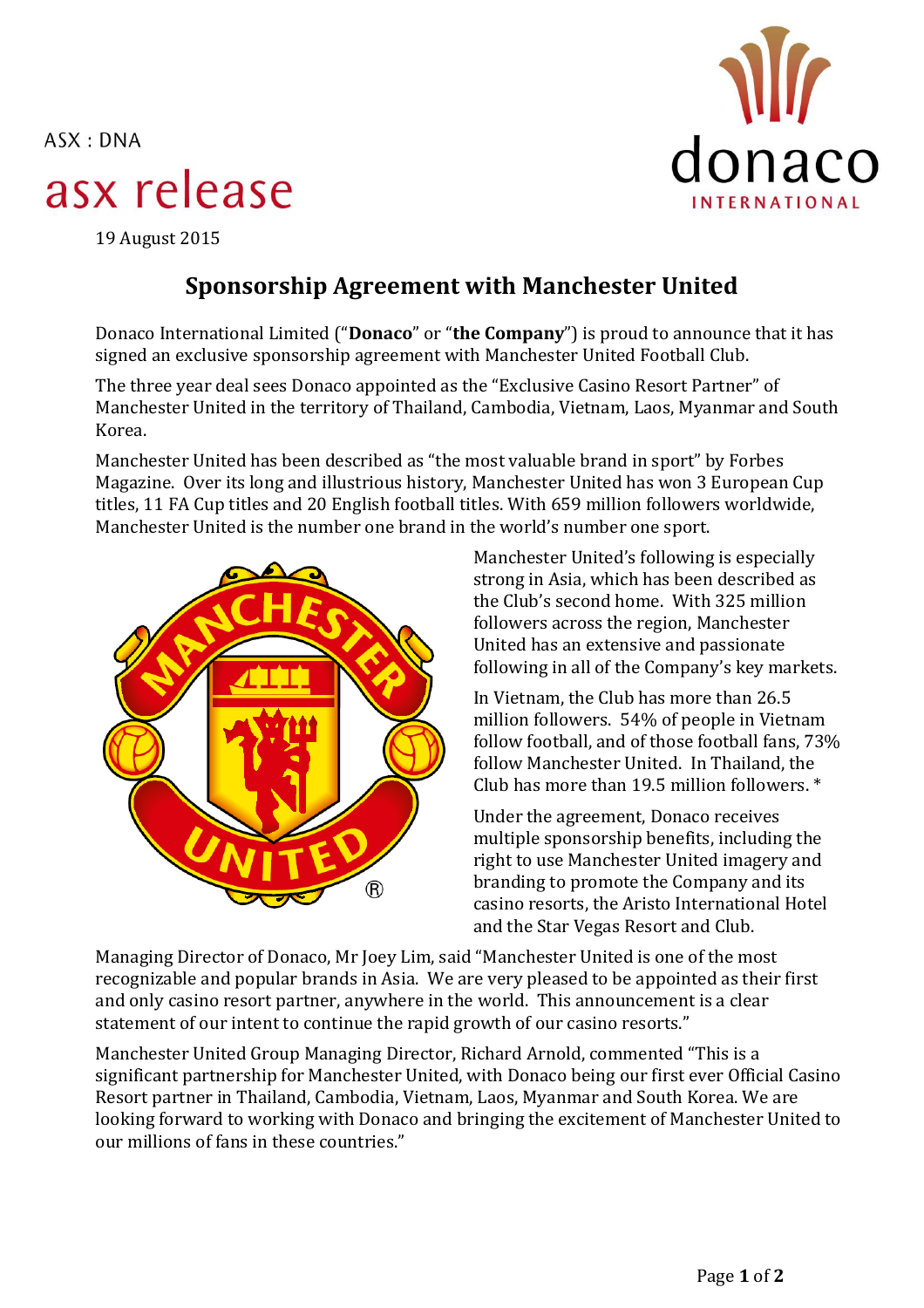

A copy of today's press release by Manchester United is attached.

*\* Note: All figures are sourced from Futures Sport & Entertainment 2014 and Kantar Sport 2012.*

### **For further information:**

Ben Reichel Executive Director (m) +61 412 060 281

#### **ABOUT DONACO INTERNATIONAL LIMITED (ASX: DNA)**

Donaco International Limited operates leisure and entertainment businesses across the Asia Pacific region.

Our major business is the Star Vegas Resort and Club, a successful casino and hotel complex in Poipet, Cambodia, on the border with Thailand. Star Vegas was established in 1999, and is the largest and highest quality of the Poipet casino hotels. The property has more than 100 gaming tables, more than 1400 slot machines, and 385 hotel rooms.

Our flagship business is the Aristo International Hotel, a successful boutique casino in northern Vietnam, located on the border with Yunnan Province, China. Established in 2002, the property has recently been expanded to a brand new five star resort complex with 400 hotel rooms. Donaco is a pioneer casino operator in Vietnam, and owns a 95% interest in the business, in a joint venture with the Government of Vietnam.

To learn more about Donaco visit www.donacointernational.com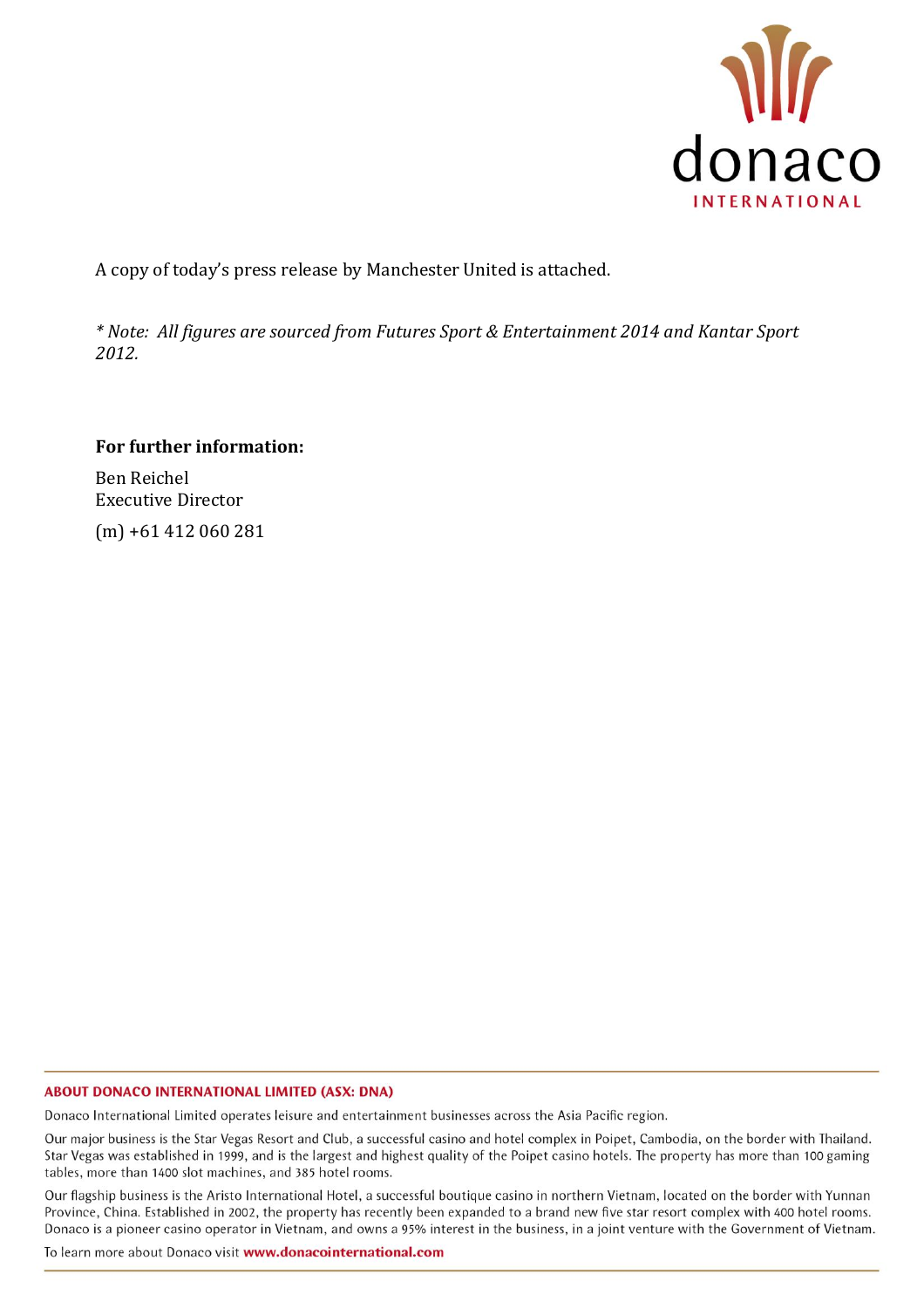

Page 1 of 2

## **Press Release**

19 August 2015

015/14-15

#### **Enquiries:**

Kate Lowe +44 (0) 161 868 8427 Manchester United Ltd [Kate.lowe@manutd.co.uk](mailto:Kate.lowe@manutd.co.uk)

MANCHESTER UNITED ANNOUNCES PARTNERSHIP WITH DONACO INTERNATIONAL LIMITED

 Club's First Official Casino Resort Partner in Thailand, Cambodia, Vietnam, Laos, Myanmar and South Korea

(NYSE:MANU) Manchester United has today announced a ground breaking partnership with Donaco International Limited, a prominent casino resort company in Asia.

Donaco International Limited, founded in 2002, operates leisure and entertainment businesses across the Asia Pacific region, namely the Star Vegas Resort & Club in Cambodia and a five-star casino resort complex called Aristo International Hotel in Vietnam.

The agreement will see the two organisations work together to connect with the club's 325 million fans across Asia, through the use of exclusive club content and branding.

Manchester United Group Managing Director, Richard Arnold, comments:

"This is a significant partnership for Manchester United, with Donaco being our first ever Official Casino Resort partner in Thailand, Cambodia, Vietnam, Laos, Myanmar and South Korea. We are looking forward to working with Donaco and bringing the excitement of Manchester United to our millions of fans in these countries."

Donaco Managing Director, Joey Lim comments:

"Donaco takes great pride in its commitment to delivering best-in-class casino resorts to our customers in Asia.